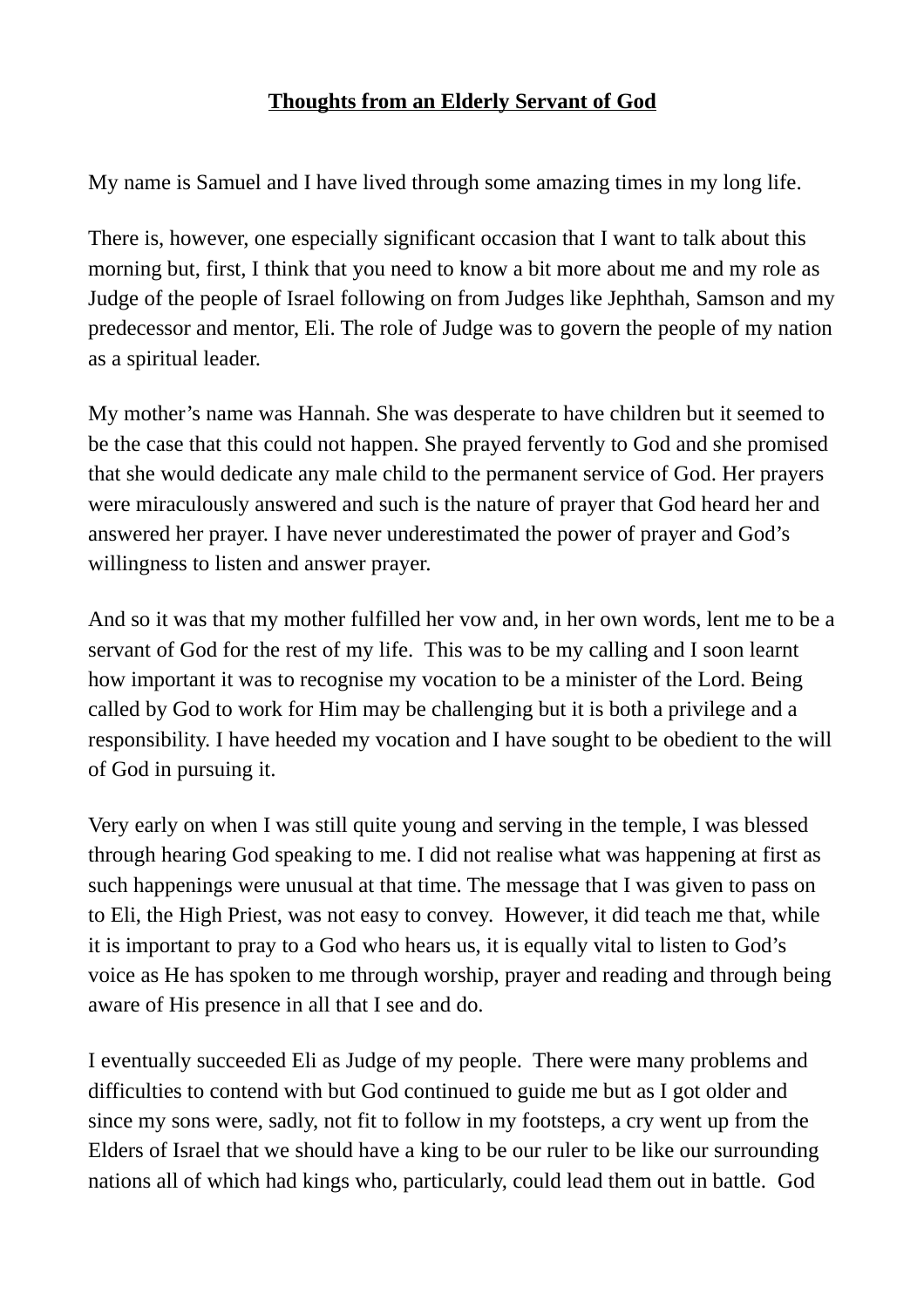encouraged me to explain to His people why such a move would create all sorts of problems for them but they did not heed these warnings and so it came to pass that God said to me that there could be a King of Israel. I was led to anoint Saul to be the first such king.

I very much regret that it was soon apparent that the Lord's warnings proved to be accurate. How important it is to follow in the way that God leads and not proceed with our own misguided plans.

Saul persisted in his faithless and disobedient ways and, in particular, sought to establish a reign of fear and terror throughout the land. And so it was that God lost patience with Saul and rejected him as king. The Lord then instructed me to go to Bethlehem to see Jesse. He was the grandson of Boaz and Ruth. I was sent as I was told by the Lord that He would point out one of Jesse's sons to be a new King of Israel. You can readily understand why the prospect of this mission filled me with great anxiety and trepidation. What would Saul make of such an assignment if he heard about it? Surely, knowing his reputation, he would kill me.

As ever, God gave me his guidance and provided a way in which I could safely make this journey to Bethlehem without incurring Saul's wrath. God can be relied upon to give guidance in difficult situations if He is asked.

I, therefore, set out on the road to Bethlehem to accomplish God's errand. This is the significant occasion that I referred to earlier. When I reached my destination, I was met by the elders of the city and they were just as worried as I had been about my visit. They were also aware of Saul's reign of cruelty and needed reassurance that I came peaceably. This I was able to give them. I then invited them together with Jesse and his sons to attend a sacrifice. There, God promised me that He would instruct me as to what I should do and to anoint as king the son of Jesse that the Lord would indicate.

This is what indeed happened but in a way that I would never have contemplated. The first of his eight sons that Jesse introduced to me was the eldest, Eliab. I thought that he would be the obvious choice. He looked the part and was the first born son of the family. Why should he not be God's choice? Nonetheless, the Lord made it abundantly clear to me that Eliab was not the one chosen to be king and neither were any of the next six brothers who were brought before me. They were all rejected. You can understand how puzzled I was until I ascertained from Jesse that there was an